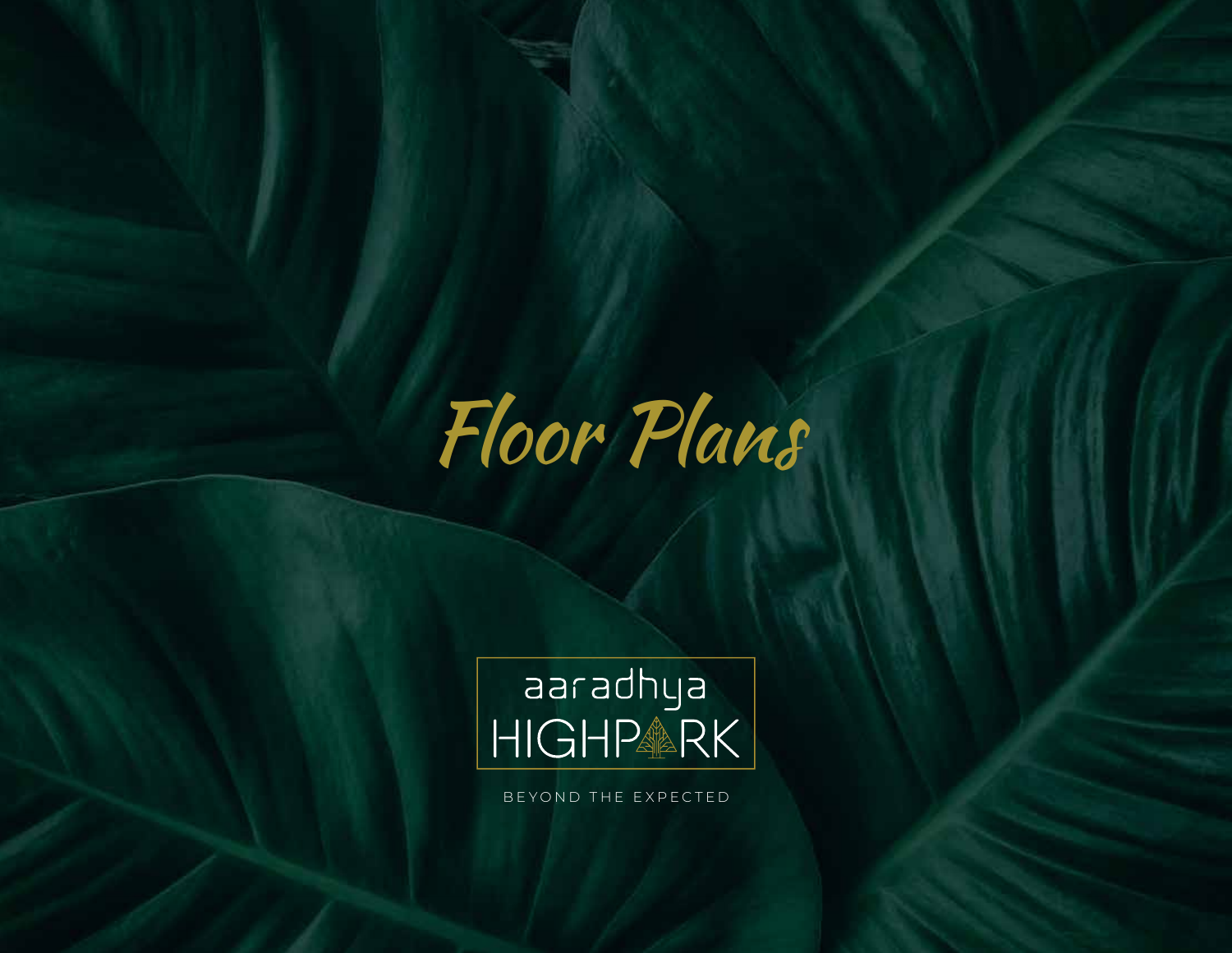

LAYOUT PLAN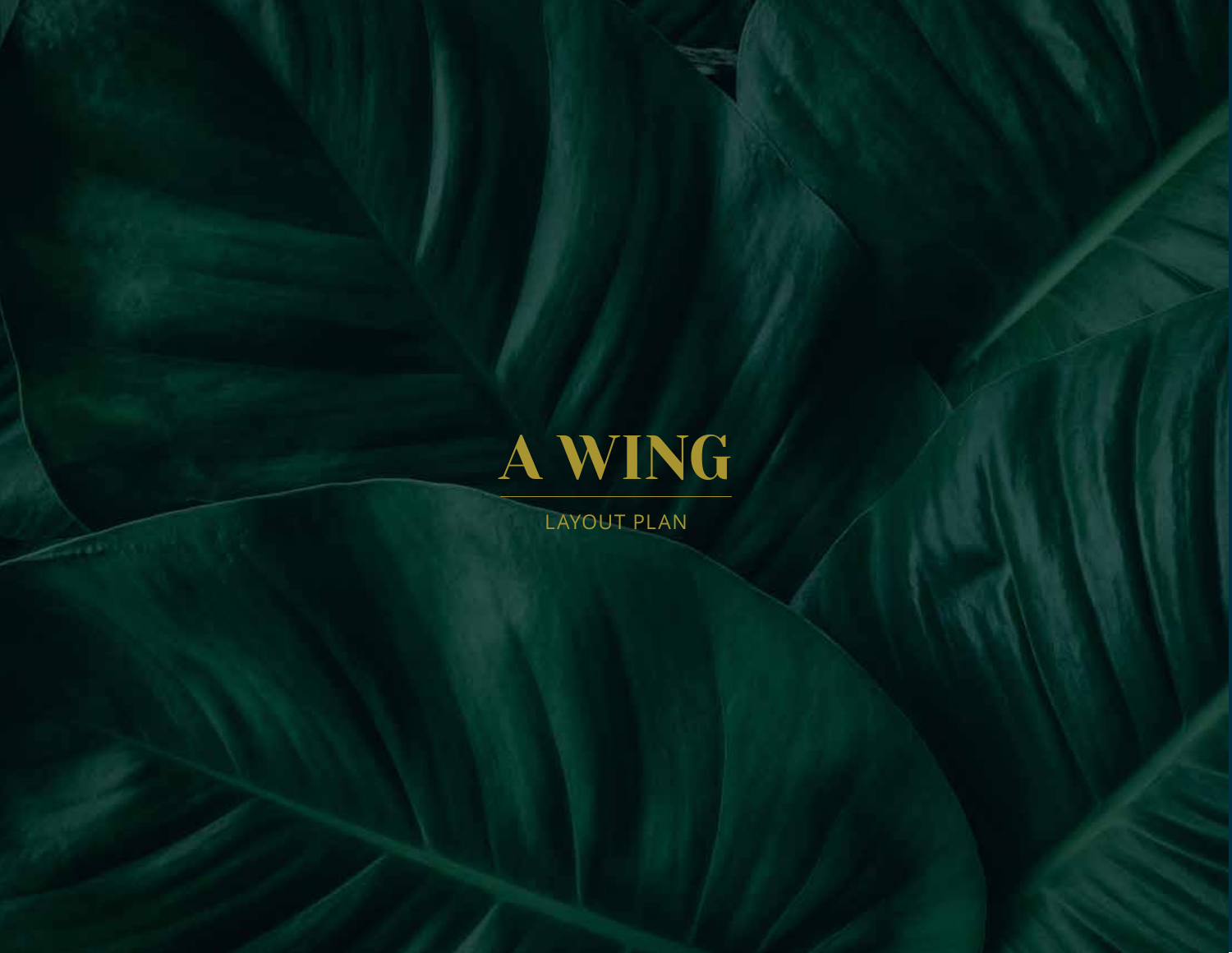

RERA C.A. - 383 SQ. FT 35.61 SQ. MTR EBVT AREA- 108 SQ. FT 9.99 SQ. MTR

Living Room & Dining Area 9'6"x15'6" M .Bedroom 10'0"x 11'0" En-Suite Washroom 7'0"x 4'6" Common Washroom 4'0"x6'0" Kitchen 7'6"x8'0"

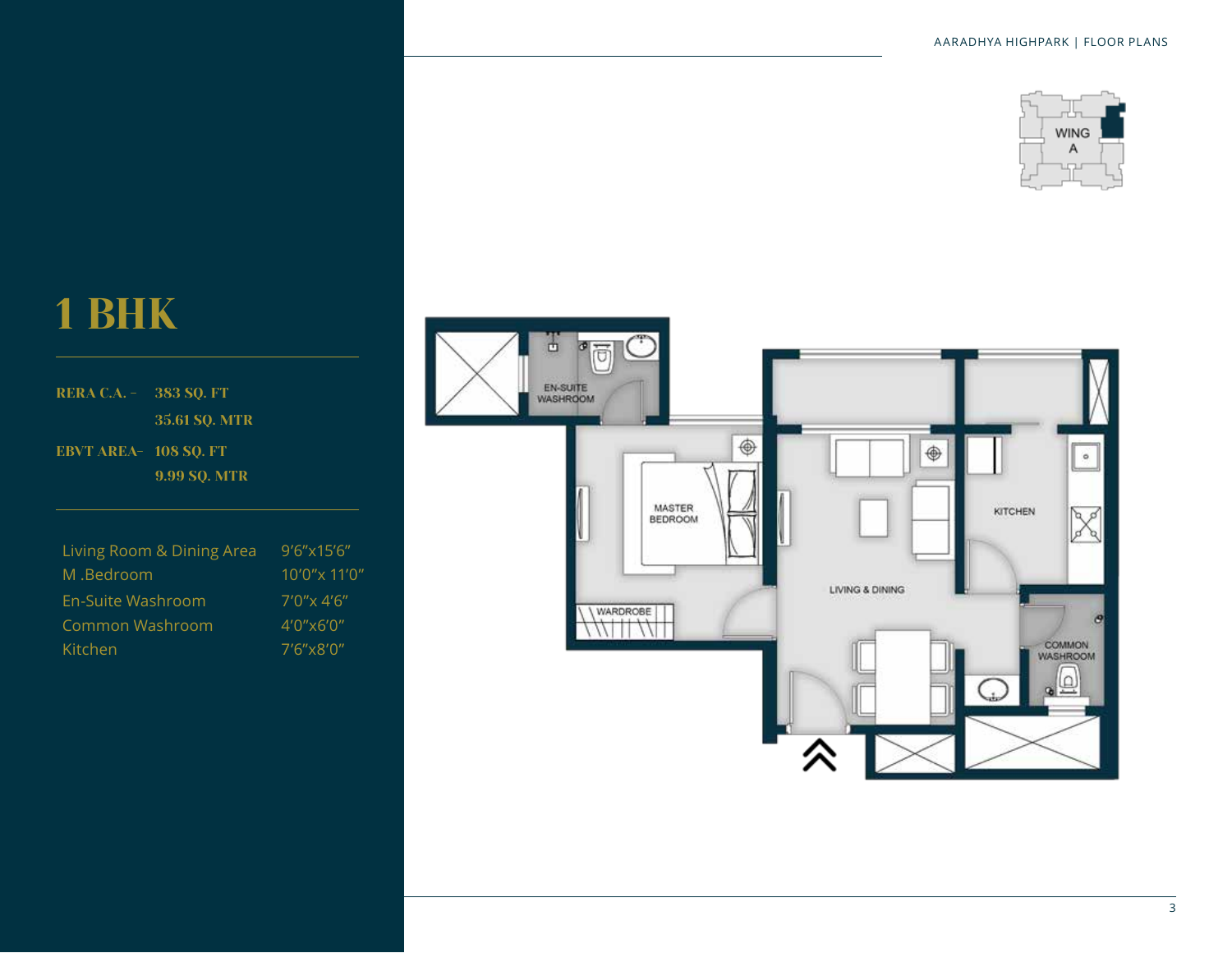

RERA C.A. - 387 SQ. FT 37.46 SQ. MTR EBVT AREA- 108 SQ. FT 10.08 SQ. MTR

| Living Room & Dining Area | 9'6''x15'6''  |
|---------------------------|---------------|
| M .Bedroom                | 10'0" x 11'0" |
| En-Suite Washroom         | 4'6''x7'0''   |
| Common Washroom           | 4'0''x6'0''   |
| Kitchen                   | 7'6''x8'0''   |

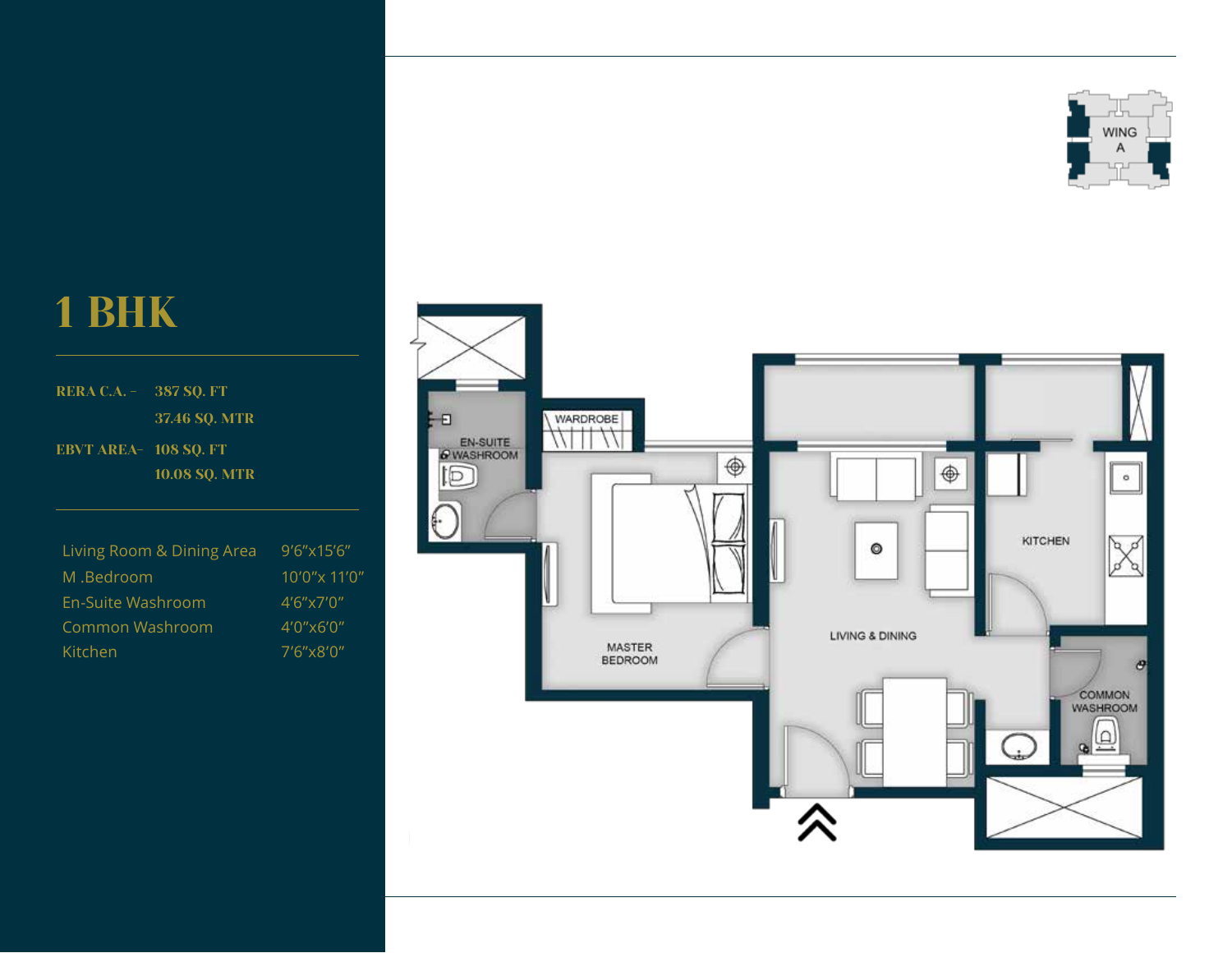

Living Room & Dining Area 10'0"x 15'9" RERA C.A. - 507 SQ. FT 47.15 SQ. MTR 123 SQ. FT EBVT AREA-11.41 SQ. MTR

| IVI .Deuroomi     |
|-------------------|
| En-Suite Washroom |
| Guest Room        |
| Common Washroom   |
| Kitchen           |

3'11"x 9'9" 10'0"x 11'0" 7'0"x 4'6" 7'0"x 10'0"  $7'6''$  $\times$  4'6" 7'6"x 8'1"

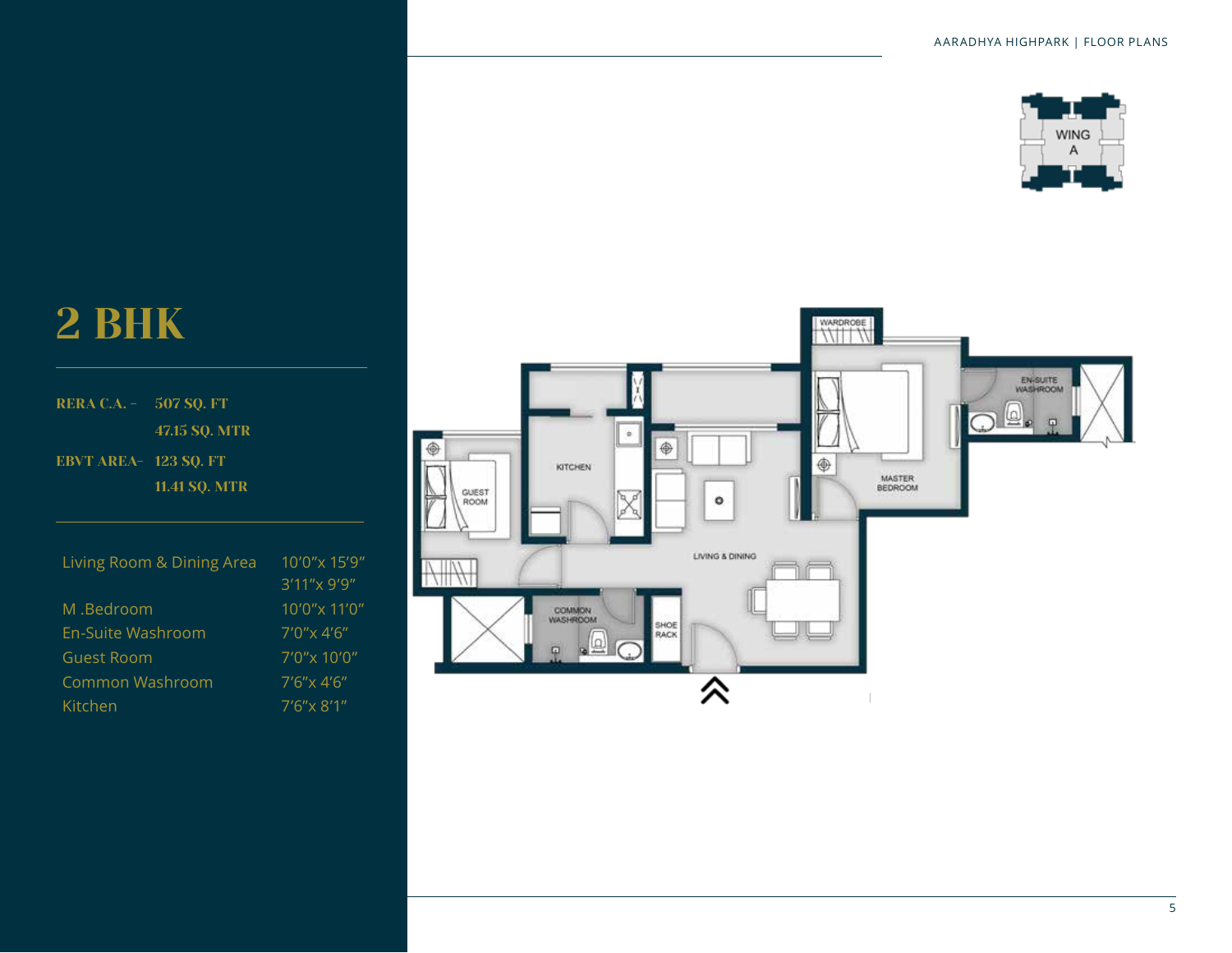

LAYOUT PLAN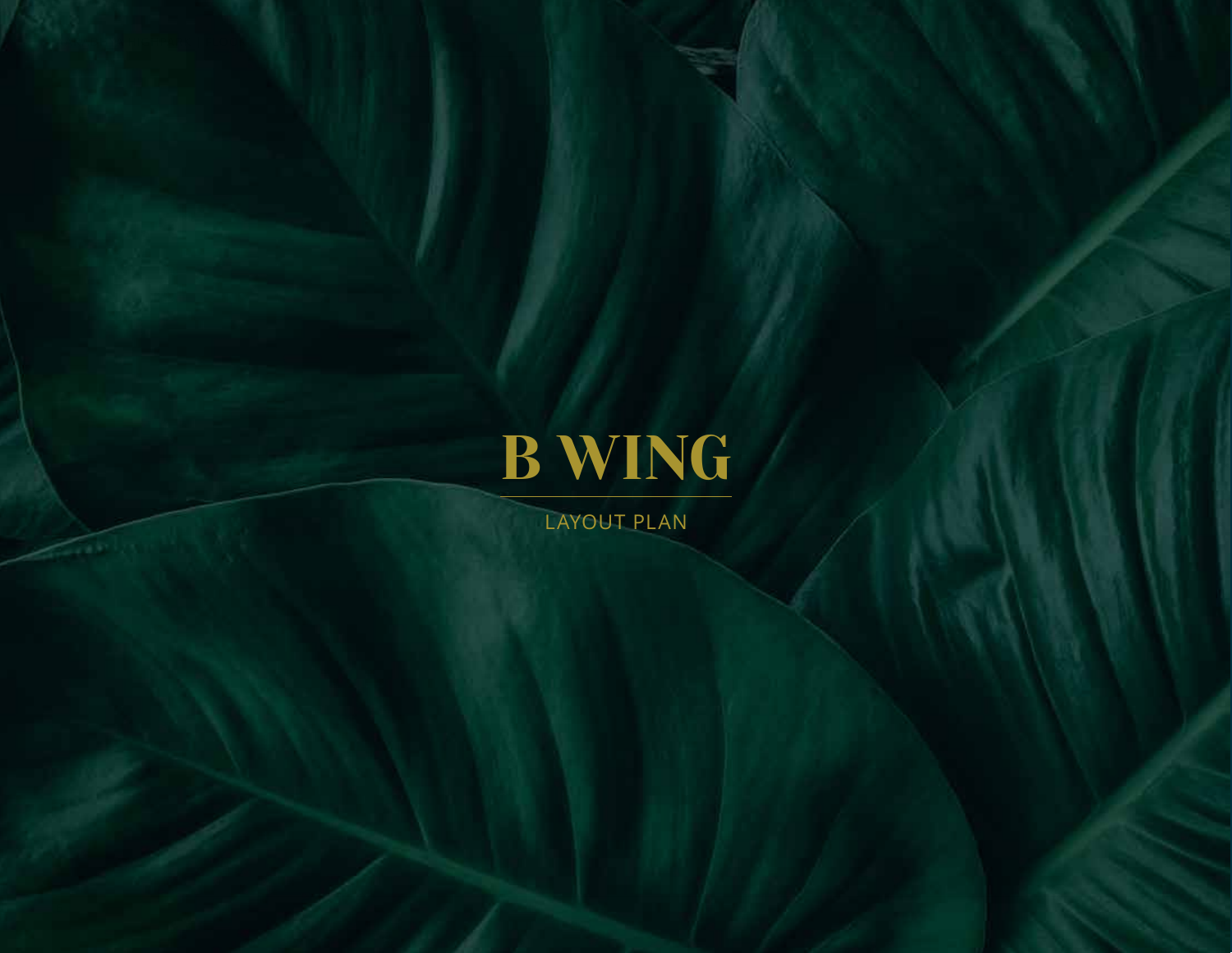

#### RERA C.A. - 387 SQ. FT 37.46 SQ. MTR EBVT AREA- 108 SQ. FT 10.08 SQ. MTR

| Living Room & Dining Area | 9'6"x15'6"          |
|---------------------------|---------------------|
| M .Bedroom                | $10'0''$ x $11'0''$ |
| En-Suite Washroom         | 4'6''x7'0''         |
| Common Washroom           | 4'0''x6'0''         |
| Kitchen                   | 7'6"x8'0"           |

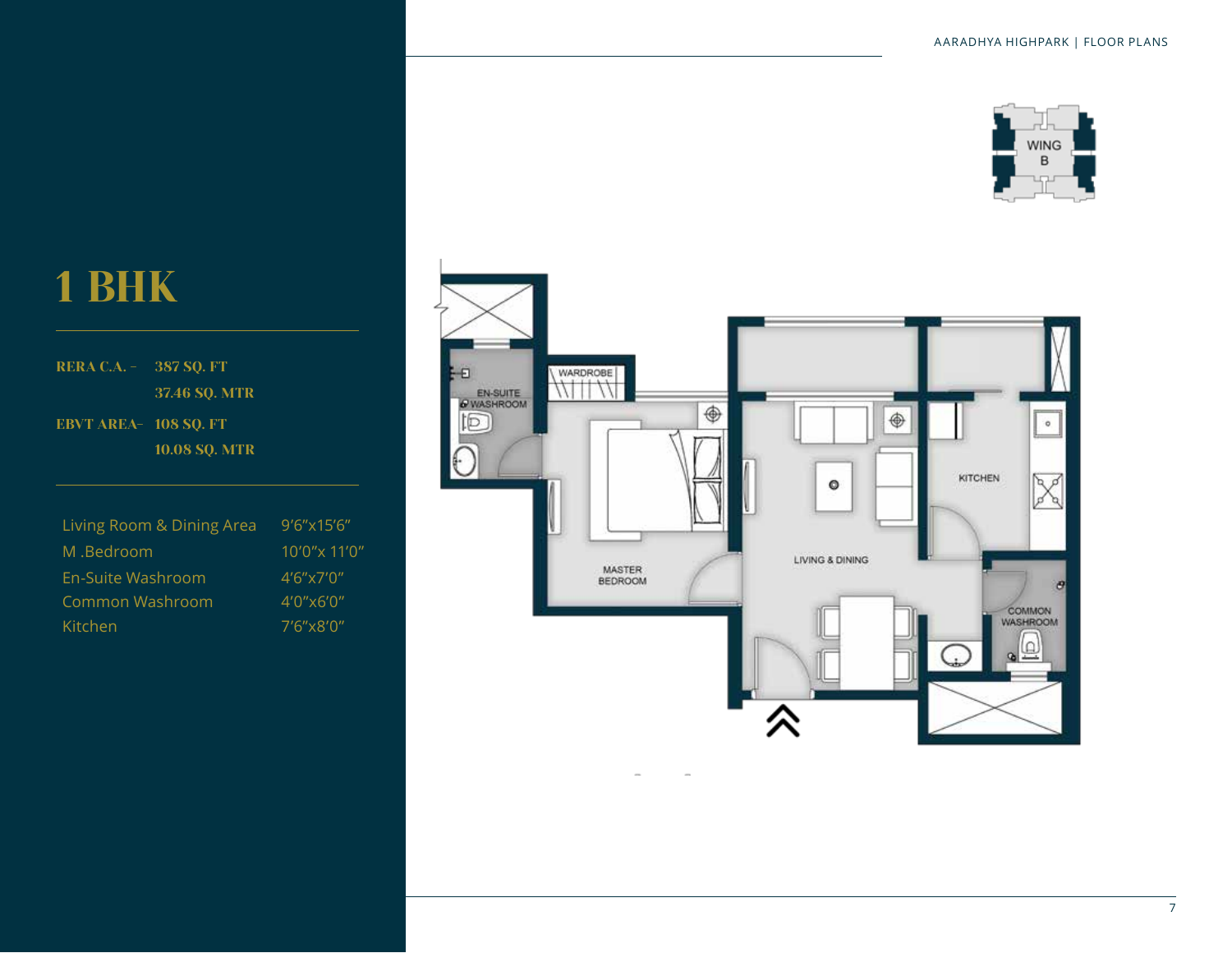# 1 BHK SUPREME

RERA C.A. - 399 SQ. FT 37.05 SQ. MTR EBVT AREA- 118 SQ. FT 10.99 SQ. MTR

| Living Room & Dining Area | $9'6''$ x $15'6''$  |
|---------------------------|---------------------|
| M .Bedroom                | $10'0''$ x $11'0''$ |
| En-Suite Washroom         | 4'6''x7'0''         |
| Common Washroom           | 7'6"x4'0"           |
| Kitchen                   | $7'6''$ x $7'10''$  |



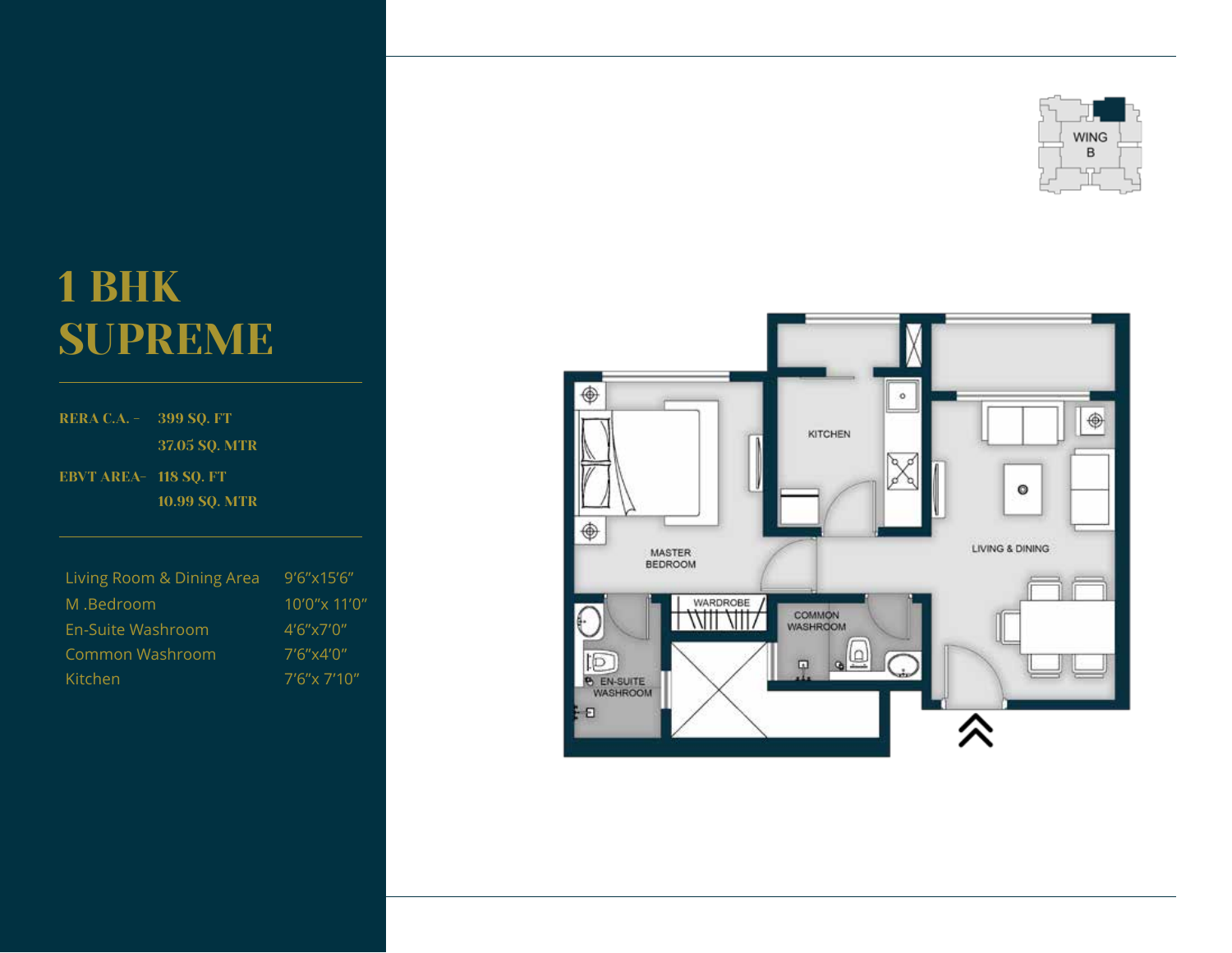

| RERA C.A. - 507 SQ. FT |                      |
|------------------------|----------------------|
|                        | 47.15 SO. MTR        |
| EBVT AREA- 123 SO. FT  |                      |
|                        | <b>11.41 SQ. MTR</b> |
|                        |                      |

| Living Room & Dining Area | 10'0" x 15'9"      |
|---------------------------|--------------------|
|                           | 3'11"x 9'9"        |
| M .Bedroom                | 10'0"x 11'0"       |
| En-Suite Washroom         | $7'0''$ x 4'6"     |
| <b>Guest Room</b>         | $7'0''$ x $10'0''$ |
| Common Washroom           | $7'6''$ x 4'6"     |
| Kitchen                   | 7'6''x 8'1''       |
|                           |                    |

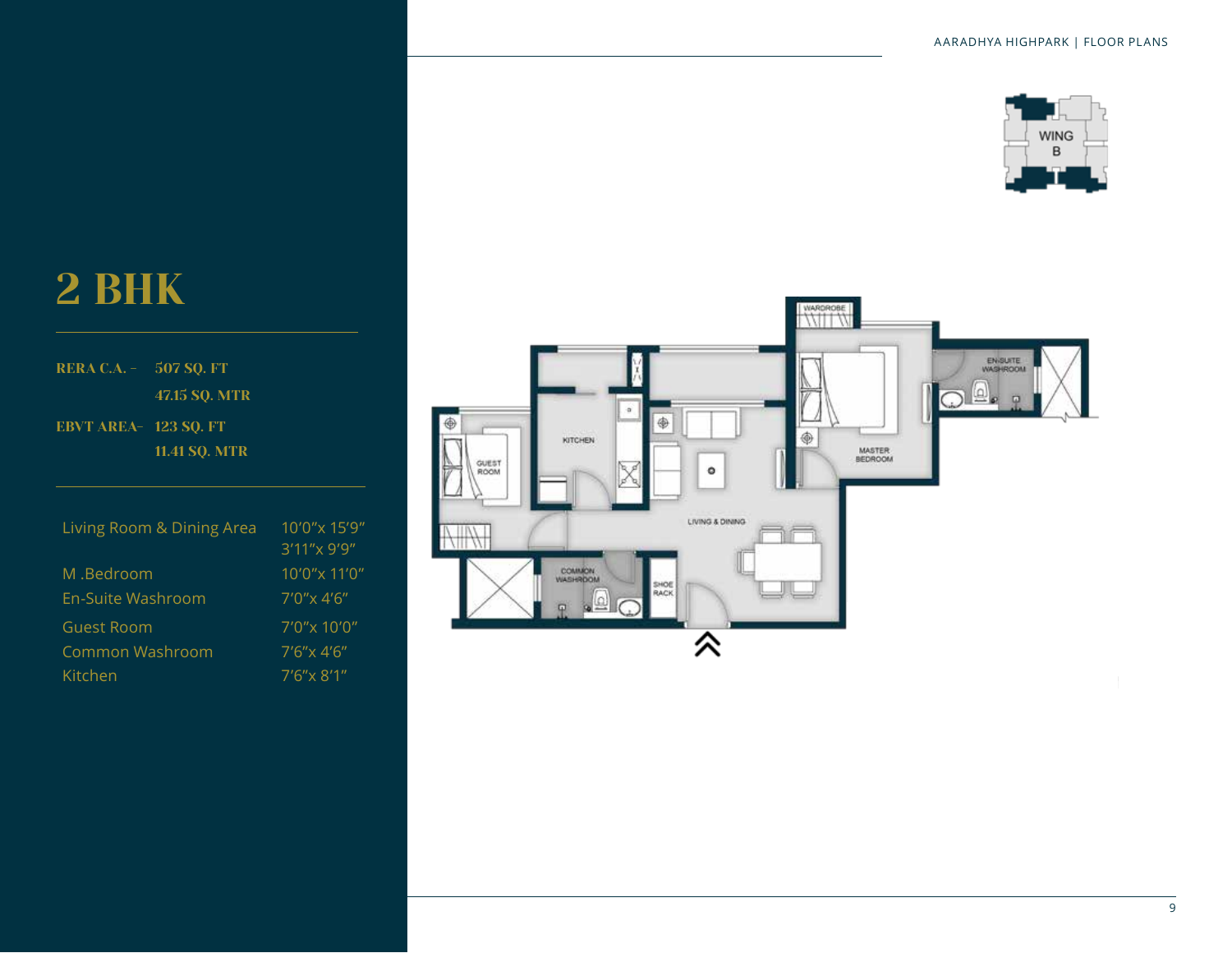

LAYOUT PLAN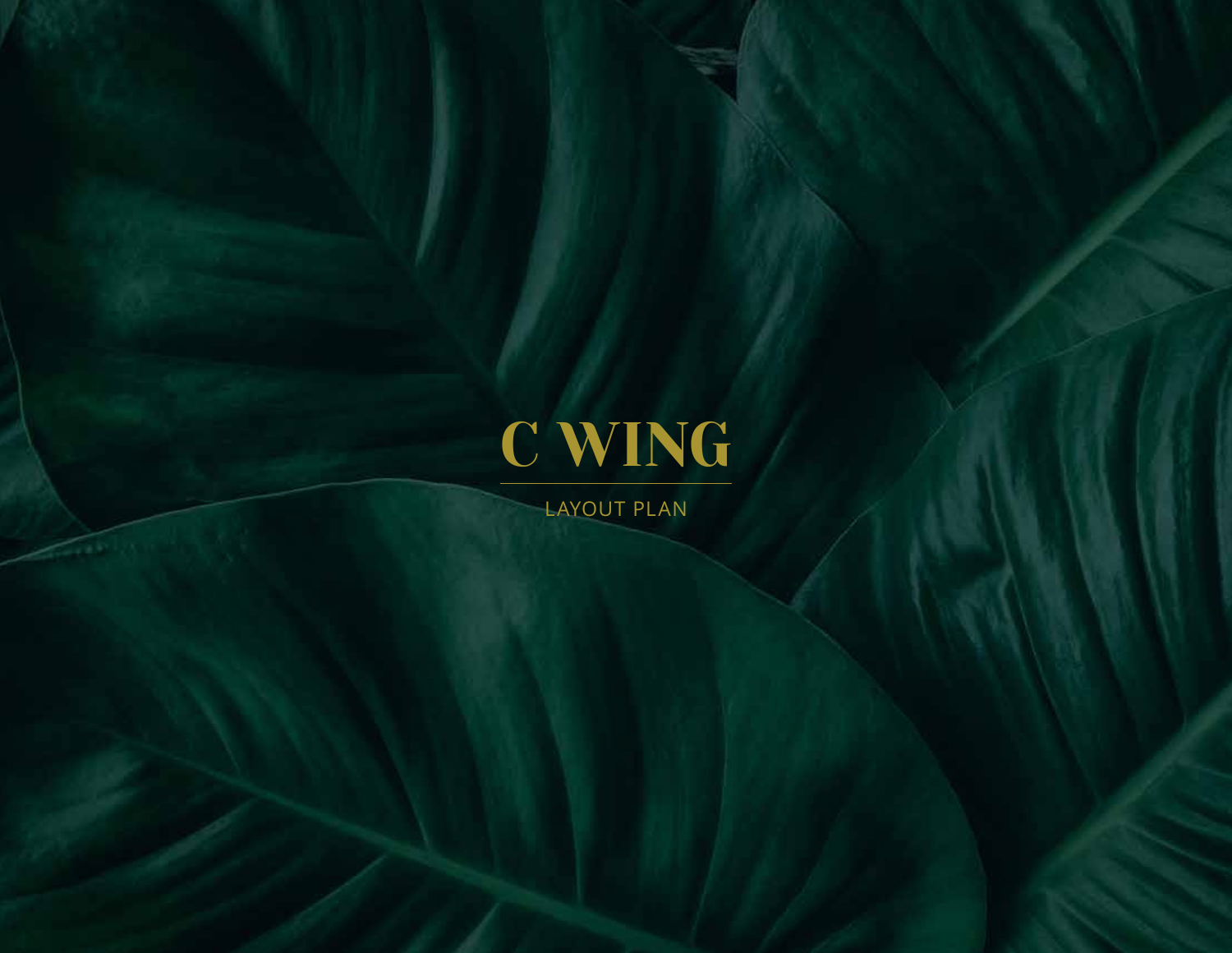

## 1 BHK GRANDE

RERA C.A. - 408 SQ. FT 37.89 SQ. MTR EBVT AREA- 99 SQ. FT 9.24 SQ. MTR

| Living Room & Dining Area | $9'6''$ x $16'0''$  |
|---------------------------|---------------------|
| M .Bedroom                | $10'0''$ x $10'0''$ |
| En-Suite Washroom         | 4'6''x7'0''         |
| Common Washroom           | 4'6''x7'0''         |
| Kitchen                   | $7'0''$ x 9'0"      |

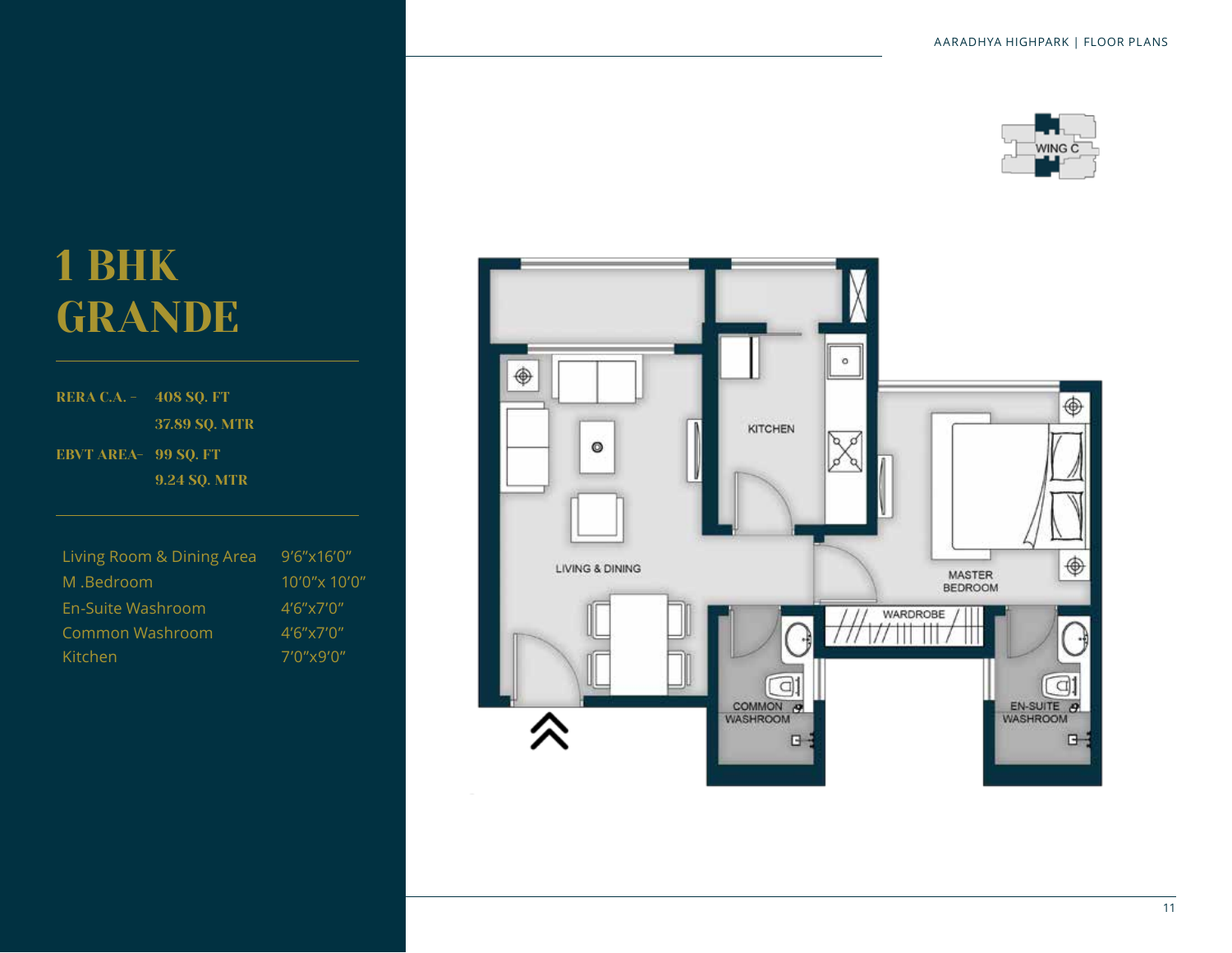

## 2 BHK SUPREME

| <b>RERA C.A. - 574 SQ. FT</b> |                           |                           |
|-------------------------------|---------------------------|---------------------------|
|                               | 37.46 SQ. MTR             |                           |
| <b>EBVT AREA- 186 SQ. FT</b>  | <b>17.30 SO. MTR</b>      |                           |
|                               | Living Room & Dining Area | 10'0"x 16'9"<br>4'9"x8'6" |
| M .Bedroom                    |                           | 10'0"x 11'0"              |
| <b>Fn-Suite Washroom</b>      |                           | $7'0''$ x 4'6"            |
| Bedroom 01                    |                           | $10'0''$ x $11'0''$       |
| Common Washroom               |                           | $6'11''$ x 4'6"           |
| Kitchen                       |                           | 7'1"x 8'9"                |

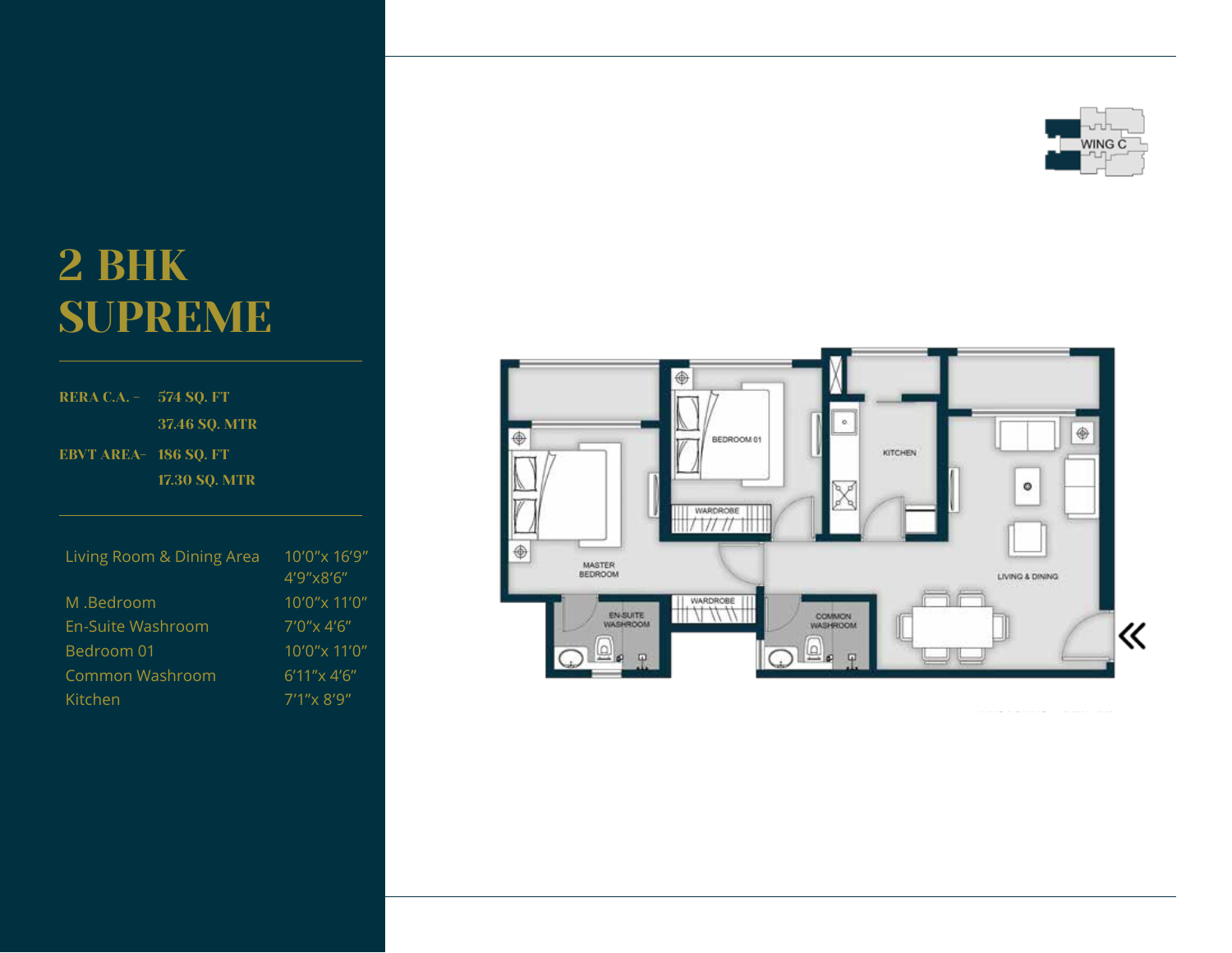

## 3 BHK SUPREME

#### RERA C.A. - 782 SQ. FT 72.67 SQ. MTR EBVT AREA- 179 SQ. FT 16.63 SQ. MTR

Living Room & Dining Area 10'0"x 19'7" M .Bedroom 1 10'0"x 11'0" En-Suite Washroom 4'6" x7'0" M .Bedroom 2 10'0"x12'0" En-Suite Washroom 7'0"x4'6" Guest Room 10'0"x 7'9" Common Washroom 4'6"x 8'0" Kitchen 7'8"x 10'0"

3'5"x 9'1"